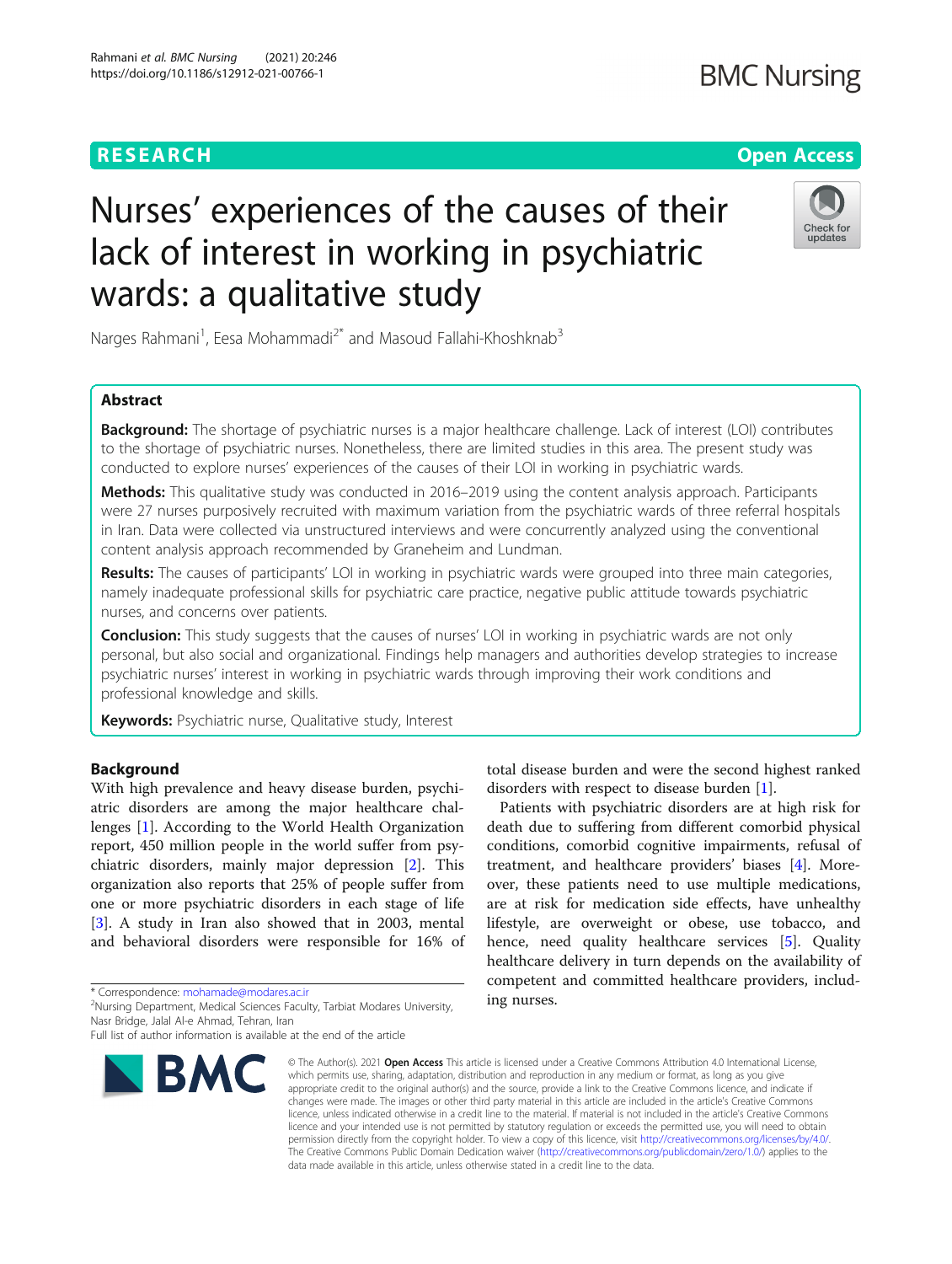Nurses are the largest group of healthcare providers in psychiatric hospitals. The main goals of nursing care in these hospitals are to provide quality care to patients in order to facilitate their recovery and help them return to normal life. Consequently, quality nursing care services can help patients in psychiatric hospitals more rapidly return to normal life and prevent their re-hospitalization [[6\]](#page-7-0). Nonetheless, there are insufficient nurses for psychiatric care delivery. The World Health Organization reported that in 2014, there were less than one psychiatrist and 7.7 nurses per 100,000 patients in psychiatric settings, implying severe shortage of psychiatric care providers [[2\]](#page-7-0).

Nurses' lack of interest (LOI) in working in psychiatric settings is a major factor contributing to the shortage of nursing staff in these settings. A study reported that most nurses choose to work in psychiatric settings only when there is no other employment opportunity [\[7](#page-7-0)]. Factors affecting their interest in working in psychiatric settings are their negative attitudes towards work in these settings [\[8](#page-7-0)], stress, and emotional burnout [\[9\]](#page-7-0). A study reported that more than half of the nurses in psychiatric settings suffer from severe stress and emotional burnout [\[9](#page-7-0)]. Moreover, a study showed that nursing students are not willing to work in psychiatric settings due to different stressors associated with work in these settings, emotional burnout, and negative public attitudes towards psychiatric settings [\[10](#page-7-0)]. Other causes for nurses' LOI in working in psychiatric settings include lack of technical nursing practice in these settings [[11](#page-7-0)] and stressful work conditions [\[12](#page-7-0)].

A review of studies conducted in this regard showed some studies have identified sources and effects of carer fatigue and burnout for mental health nurses [[10](#page-7-0)] or only examined the attitude of nurses towards people with mental illness [[12\]](#page-7-0). Some also examined the factors influencing students' interest [[11,](#page-7-0) [13](#page-7-0)]. Since qualitative studies are context-based and different results are obtained in different fields. However, previous studies have not specifically explored nurses' experiences of the causes of their LOI in working in psychiatric wards. This consideration coupled with the considerable impact this LOI has on the shortage of psychiatric nurses and the quality of psychiatric nursing care [[5,](#page-7-0) [14](#page-7-0), [15](#page-7-0)] has led to the formulation of the present research question. The aim of this qualitative study was to explore nurses' experiences of their LOI in working in psychiatric wards.

#### Methods

# Design

This qualitative study was conducted in 2016–2019 using the content analysis approach. Qualitative research provides the opportunity to explore experiences in the natural environment. The choice of method depends on

the aim of the study  $[16]$  $[16]$  $[16]$ . The aim of this study was to explore nurses' experiences of the causes of their LOI in working in psychiatric wards. When there is not enough knowledge about a phenomenon or existing knowledge is not integrated, the inductive content analysis approach is recommended  $[16]$  $[16]$ . According to Wildemuth (2009) Content analysis is a research method for making replicable and valid inferences from data to their context, with the purpose of providing knowledge, new insights, a representation of facts, and a practical guide to action [\[17](#page-7-0)]. A genuinely qualitative content analysis approach, as recommended by Graneheim and Lundman [[18\]](#page-7-0) was employed.

Thus, considering that there was not enough knowledge about the experiences of the causes of LOI in working in psychiatric wards in nurses in the mentioned context and to achieve the research goal, a qualitative manifest content analysis method was used.

#### Setting & sample

Study setting was the psychiatric wards of two referral hospitals in Mazandarn province in the north of Iran and a referral psychiatric hospital in Tehran, Iran [\[19](#page-7-0)]. Participants were 27 hospital nurses purposively recruited to the study. Inclusion criteria were ability to communicate verbally and working in psychiatric ward. The research samples were nurses with bachelor's or master's degrees who worked in psychiatric wards. All participants completed 4 theoretical units and 2 mental health internship units at the university. Sampling was done with maximum variation concerning eligible participants' gender, educational level, work experience, and affiliated ward to provide rich, wide, and deep information to gain possible maximum variation in sampling. Selection of variables was informed by the literature [[20\]](#page-7-0).

### Data collection procedures

Data were generated by unstructured interviews which were started using a broad open-ended question, i.e. "May you please talk about you interest in working in this ward?". Then, clarifying questions were used based on participants' responses and the research goals. Examples of these questions were "What contributed to your lack of interest?", "What happened next?", "Can you please explain more?" "What do you mean by this?". The first author conducted the interviews after introducing himself and the objectives of the study.

Interviews were conducted at the request of the participants at the participants'workplace.

Data collection continued until the development of categories and data saturation. The length of the interviews was 32 min, on average. All interviews were held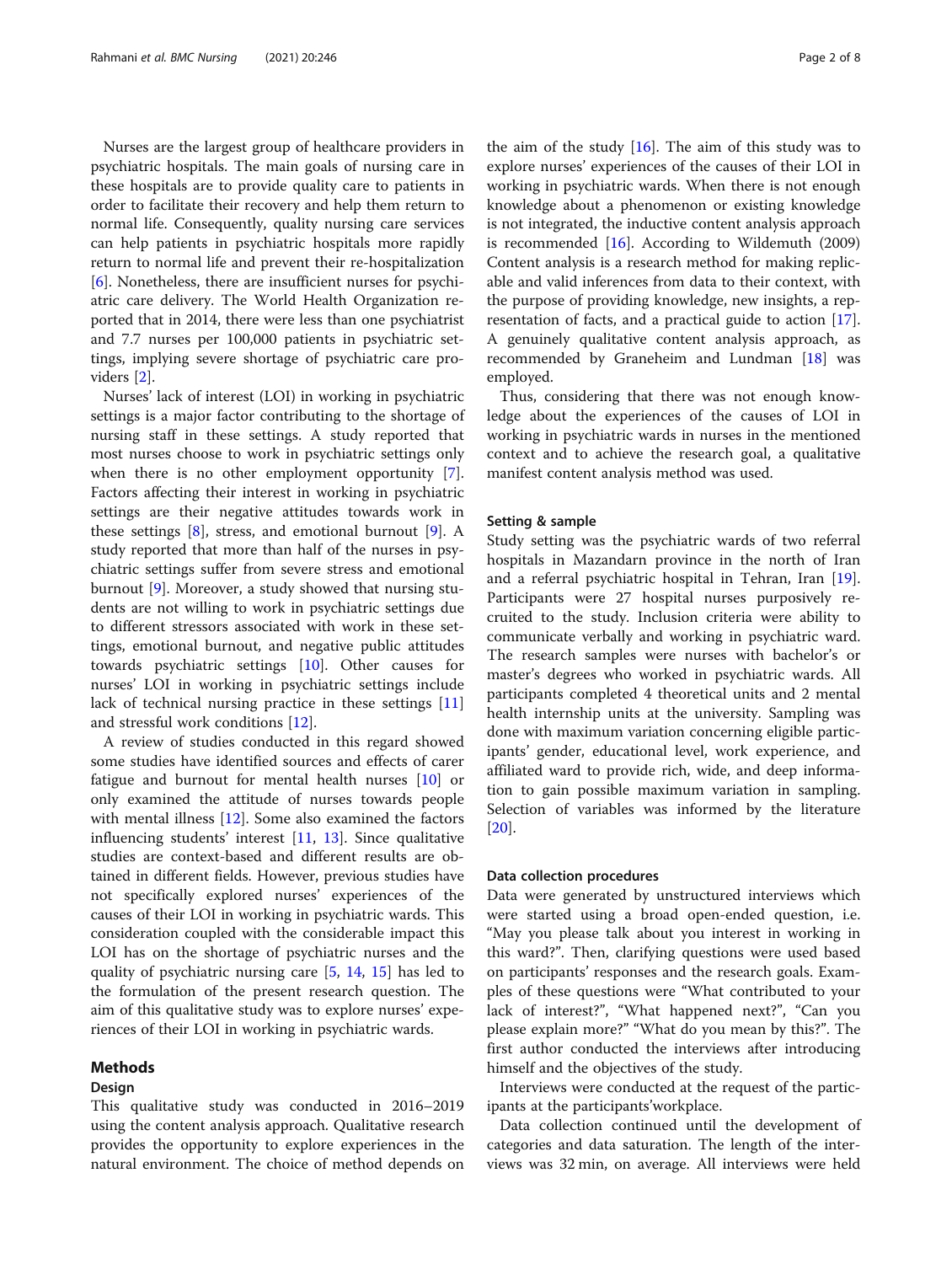in a quiet room in participants' workplace and were recorded with their consent.

#### Data analysis

The conventional content analysis approach recommended by Graneheim and Lundman was used for data analysis [[18\]](#page-7-0). The first author primarily listened to each interview for several times and transcribed it in order to get familiar with the data. Then, meaning units were identified and coded and the codes were grouped into more abstract subcategories according to their similarities. Subcategories were also compared with each other and grouped into main categories. In a manifest analysis, the researcher describes what the informants actually say, stays very close to the text, uses the words themselves, and describes the visible and obvious in the text. Therefore, manifest content analysis was used in the present study [[21,](#page-7-0) [22](#page-7-0)].

Table 1 shows a sample of data analysis.

# Trustworthiness

Trustworthiness was established via the four criteria of credibility, dependability, confirmability, and transferability [\[19](#page-7-0)]. To ensure credibility, the first author had direct communication with participants over twelve months. The researcher tried to be adequately sensitive to the participants with prolonged engagement; For the convergence of data with experience, the primary codes were checked by five participants and made corrections wherever necessary. To ensure the confirmability of the data, two qualitative researchers checked the codes and the categories that emerged from the interviews. The researcher obtained the data and performed the interviews by asking the later probing questions based on the participants' previous answers without personal bias. Also, in the data analysis, she extracted the codes without personal bias. To ensure the dependability of the study results, methods utilized for coding concepts and themes, as well as textual and audio data became available,

Table 1 An example of data analysis

Furthermore, two of the authors assessed and commented on the generated codes and categories. Sampling with maximum variation concerning participants' gender, educational level, and affiliated ward also helped ensure transferability. There were also attempts to select the study samples completely based on the objectives of the study and without any bias.

### Ethical considerations

The Ethics Committee of Tarbiat Modares University, Tehran, Iran, approved this study (code: IR.T-MU.REC.1394.169). Participants received clear information about the aim of the study and interviews were held according to their preference. They were ensured about their freedom to voluntarily withdraw from the study, the confidentiality of their data, and their access to the study findings at will. Necessary permissions for the study were also obtained from the authorities of the study setting.

# Results

Study participants were 27 nurses from three referral hospitals in Iran. Most participants were female (Sixteen participants), had bachelor's degree (21 participants), and worked in acute care wards (twenty participants). All demographic characteristics of the participants are presented in Table [2](#page-3-0).

Participants' experiences of the causes of their LOI in working in psychiatric wards were grouped into eight subcategories and three main categories, namely inadequate professional skills for psychiatric care practice, negative public attitudes towards psychiatric nurses, and concerns over patients (Table [3\)](#page-3-0).

Inadequate professional skills for psychiatric care practice Inadequate professional skills for psychiatric care practice was one of the main causes of LOI among participants. Participants noted that they were not ready enough for psychiatric care practice when starting their

| <b>Meaning units</b>                                                                                                                                                                                                                                                                                                                                                          | <b>Primary codes</b>                                                                                                                                          | <b>Subcategories</b>                                                  | <b>Categories</b>            |  |
|-------------------------------------------------------------------------------------------------------------------------------------------------------------------------------------------------------------------------------------------------------------------------------------------------------------------------------------------------------------------------------|---------------------------------------------------------------------------------------------------------------------------------------------------------------|-----------------------------------------------------------------------|------------------------------|--|
| I feared patients with schizophrenia, specifically those<br>who were tall and giant. They look at you in a<br>different way (P. 23).<br>We are not secure in this ward. Occupational stress<br>and fear are very great. Of course, outsiders may not<br>feel so (P. 18).                                                                                                      | Fear over patients with schizophrenia<br>Occupational stress due to feeling insecure                                                                          | Fear over patient<br>assault                                          | Concerns<br>over<br>patients |  |
| In the first days, I had fear over patient assault due to<br>my limited knowledge about them and their<br>conditions (P. 21).<br>I had not adequately experienced psychiatric wards<br>during my studentship. Hence, I felt great stress in the<br>first days of my work in this ward even when I wanted<br>to establish effective communication with patients (P.<br>$20)$ . | Fear over being injured by patients due to having little<br>knowledge about them, their conditions, and how to<br>establish effective communication with them | Fear due to<br>unfamiliarity with<br>patients and their<br>conditions |                              |  |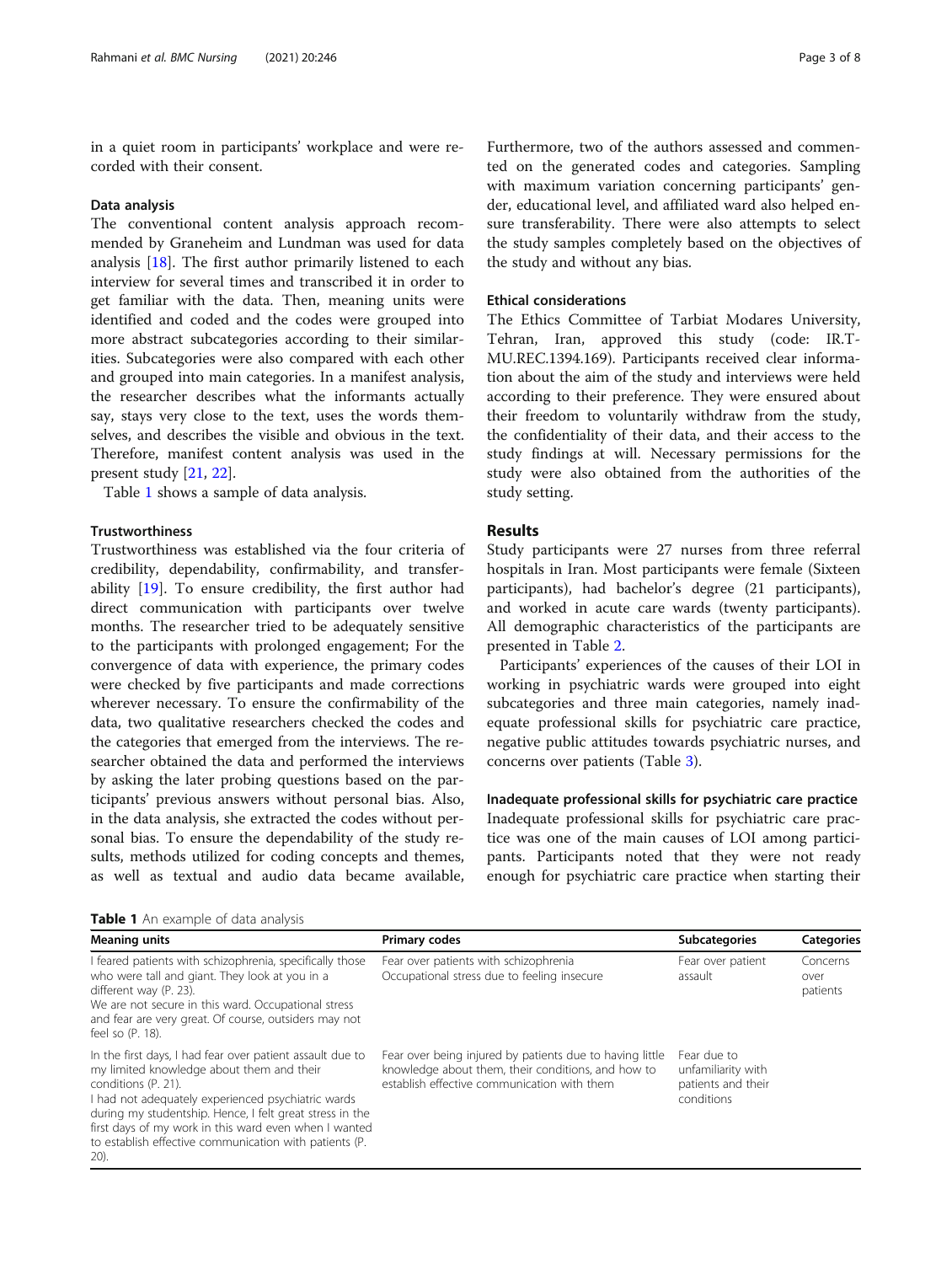| <i>vvornea in psycritatile vvarus</i> |                |  |
|---------------------------------------|----------------|--|
| Characteristics                       | Values         |  |
| Gender                                |                |  |
| Male                                  | 11             |  |
| Female                                | 16             |  |
| Education                             |                |  |
| Bachelor's Degree                     | 21             |  |
| Master's Degree                       | 6              |  |
| Ward                                  |                |  |
| Acute                                 | 20             |  |
| Chronic                               | 5              |  |
| Pediatric                             | $\overline{2}$ |  |
| Hospital                              |                |  |
| Zare Sari                             | 12             |  |
| babol                                 | 5              |  |
| Razi tehran                           | 10             |  |
| Years of Service                      |                |  |
| $\leq$ 2                              | 9              |  |
| $3 - 8$                               | 8              |  |
| $8 - 14$                              | 3              |  |
| $14 - 20$                             | $\overline{3}$ |  |
| $\geq 20$                             | $\overline{4}$ |  |

<span id="page-3-0"></span>Table 2 The demographic characteristics of The nurses who worked in psychiatric wards

work in psychiatric wards and had chosen this work because they had no more option. They considered work in psychiatric wards to be harder than work in other hospital wards due to factors such as insignificant patient recovery, limited readiness for work, and finding no pleasure at work. The subcategories of this category were forced choice of working in psychiatric wards,

Table 3 The subcategories and categories of the study

| <b>Subcategories</b>                                                               | <b>Categories</b>                                               |  |
|------------------------------------------------------------------------------------|-----------------------------------------------------------------|--|
| Forced choice of working in<br>psychiatric wards                                   | Inadequate professional skills<br>for psychiatric care practice |  |
| Inappropriate work conditions                                                      |                                                                 |  |
| Lack of the required professional<br>knowledge for working in psychiatric<br>wards |                                                                 |  |
| Colleagues' negative attitudes towards<br>psychiatric nurses                       | Negative public attitude<br>towards psychiatric nurses          |  |
| Families' negative attitudes towards<br>psychiatric nurses                         |                                                                 |  |
| Negative experiences of psychiatric<br>nursing from their studentship period       |                                                                 |  |
| Fear over patient assault                                                          | Fear of patients                                                |  |
| Fear due to unfamiliarity with patients<br>and their conditions                    |                                                                 |  |

inappropriate work conditions, and lack of the necessary professional knowledge for working in psychiatric wards.

#### Forced choice of working in psychiatric wards

Most participants reported that they were compelled to work in psychiatric wards due to their own physical problems, heavy workload in other wards, or nursing staff shortage in psychiatric wards. Some of them also noted that they chose to work in psychiatric wards due to advantages such as reducedor less working hours, earlier retirement, no night shift, and more leaves.

I had undergone a surgery and my doctor had emphasized that I shouldn't work in infectious diseases wards. Therefore, I chose psychiatric care practice, stayed in it, and couldn't change it. I chose it without any interest (P. 19; a male nurse with a ten-year work experience).

# Inappropriate work conditions

Participants reported that they had limited interest in working in psychiatric wards due to repetitious nature of work in these wards, limited patient recovery, patients' frequent re-hospitalizations, their own limited readiness for psychiatric care practice, and subsequent considerable occupational strain. Participants report difficulty working in the psychiatric ward due to the patient's lack of recovery, lack of noticeable change over time, and a pleasant feeling of nursing following treatment.

Psychiatric patients never get better. We do not have the pleasant feeling of nursing here, the feeling that the patient is going well and has gained a sense of well-being. (P.16; a female nurse with a seven-year work experience).

# Lack of the necessary professional knowledge for working in psychiatric wards

Participants reported that nurses in psychiatric wards have lower levels of professional knowledge compared with nurses in other hospital wards. They also referred to wide theory-practice gap in psychiatric wards and described these wards as wards with repetitious patients and limited range of diagnoses. Accordingly, they noted that they had limited interest in work, had fallen behind their colleagues in other wards with respect to professional competence, and had been fossilized.

I didn't have any interest in working in this ward because working in this ward lowers your professional level and knowledge. Repetitive tasks in these wards have resulted in rote learning and routine practice. When you stop doing these routine tasks for a while, you easily forget them. I know that I have fallen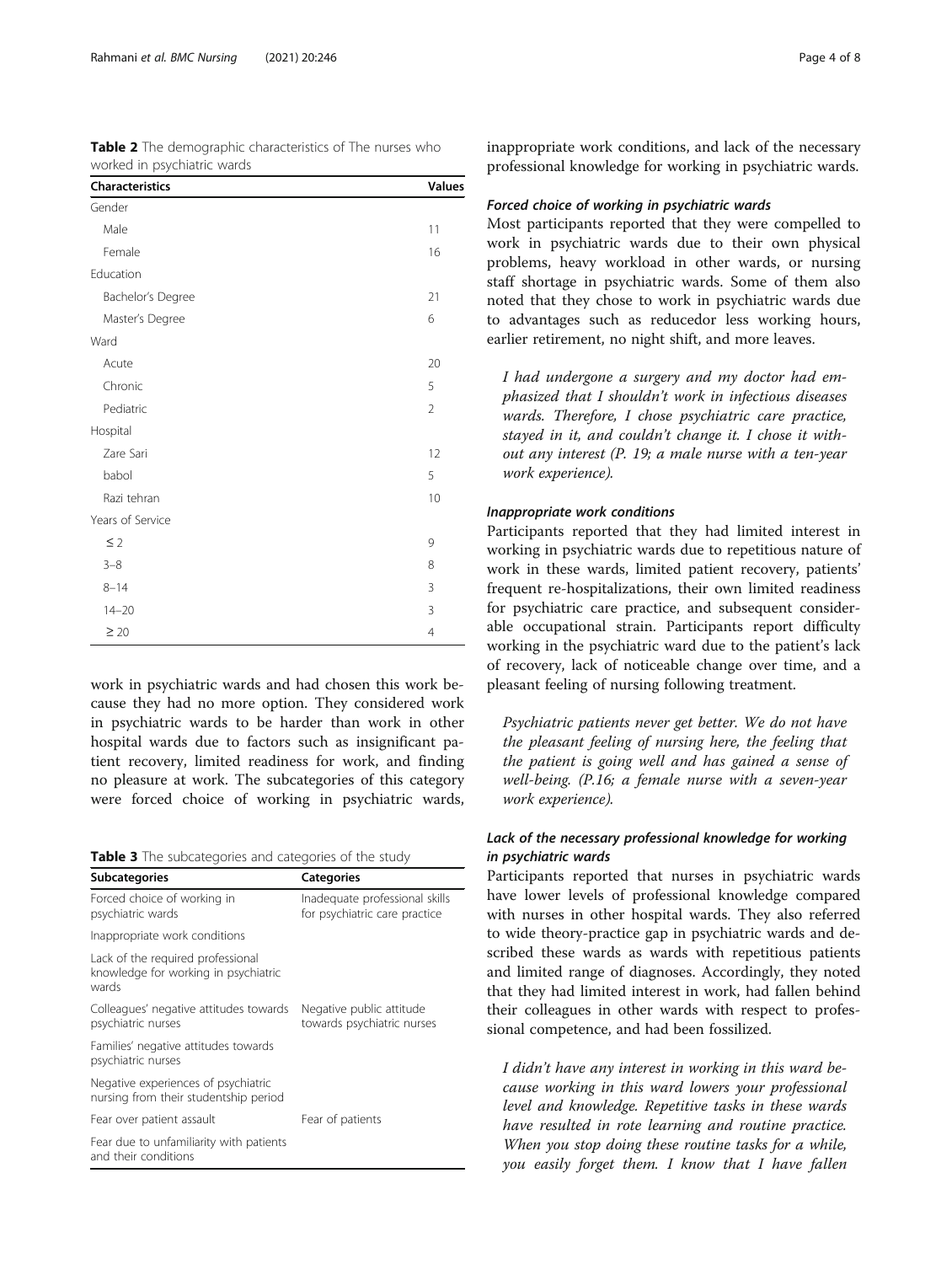behind my peers in other wards (P. 14; a female nurse with a seventeen-year work experience).

#### Negative public attitudes towards psychiatric nurses

Negative public attitudes towards psychiatric nurses were another main cause of LOI in working in psychiatric wards. Participants noted that people, including their family members and relatives, have misconceptions and negative images about working in psychiatric hospitals. Hence, psychiatric nurses feel compelled to hide the name of their workplace from others despite several years of work experience in psychiatric wards. They reported family members' and colleagues' negative attitudes towards psychiatric nursing and their own past experiences during their university education as causes of their LOI in working in psychiatric wards. The subcategories of this category were colleagues' negative attitudes towards psychiatric nurses, families' negative attitudes towards psychiatric nurses, and negative experiences of psychiatric nursing from their studentship period.

# Colleagues' negative attitudes towards psychiatric nurses

Participants reported that their colleagues in other hospital wards had negative attitudes towards psychiatric nurses, asked them to change their workplace, and had asked them not to choose working in psychiatric settings at the time of employment. These factors had negatively affected their interest in working in psychiatric wards.

Previously, I was in another hospital. When I successfully passed the employment exam, a nurse asked me whether I could change my workplace. It greatly disappointed me (P. 24; a female nurse with a fourteen-year work experience).

# Families' negative attitudes towards psychiatric nurses

Participants noted that their family members and significant others had negative attitudes towards psychiatric nurses and did not have accurate understanding about psychiatric hospitals and patients. Therefore, our participants attempted to hide the name of their workplace from others. Family members' negative attitudes had negatively affected their mood, caused them preoccupation with their work, and reduced their interest for work. They reported that their significant others considered psychiatric hospitals as a place for keeping patients rather than as medical centers and believed that patients in these centers were often restrained.

I had no interest for working in psychiatric ward. I feel whatever I explain to my significant others, they don't understand and just say that I work in

madhouse (P. 17; a female nurse with a two-year work experience).

# Negative experiences of psychiatric nursing from their studentship period

Participants noted that they had been exposed to negative experiences and images of psychiatric nursing from their studentship period and hence, were not interested in working in psychiatric wards. Some of them reported that they had experienced patient assault during their studentship in psychiatric wards.

I didn't like psychiatric wards from my studentship period because studentship in these wards had greatly affected me. Those days, I thought to myself that I would never choose working in psychiatric wards (P. 21; a female nurse with a six-year work experience).

### Fear of patients

Fear over patient assault and unfamiliarity with patients were also among the causes of participants' LOI in working in psychiatric wards. They noted that due to the negative attitudes of their friends, colleagues, and significant others towards patients with psychiatric disorders, they were fearful when they heard the expression "patients with psychiatric disorders" at the time of starting their work in psychiatric wards, attempted not to get close to them, and had anxiety over working in psychiatric wards. The two subcategories of this category were fear over patient assault and fear due to unfamiliarity with patients and their conditions.

#### Fear over patient assault

Participants had fear over patient assault because they believed that patients with psychiatric disorders might become irritable and aggressive. They were mostly concerned with assault by patients with schizophrenia due to their delusions and hallucinations, patients with paranoia, and physically strong patients. Such fear was a major cause for their LOI in working in psychiatric wards.

I didn't like to work here due to my fear over patient irritability. Patients with psychiatric disorders may suddenly become irritable and aggressive and attack you. I had fear over injury to myself (P. 24; a female nurse with a fourteen-year work experience who worked in men's psychiatric ward).

Fear due to unfamiliarity with patients and their conditions Participants expressed that they were not interested in working in psychiatric wards due to their unfamiliarity with patients with psychiatric disorders and their unique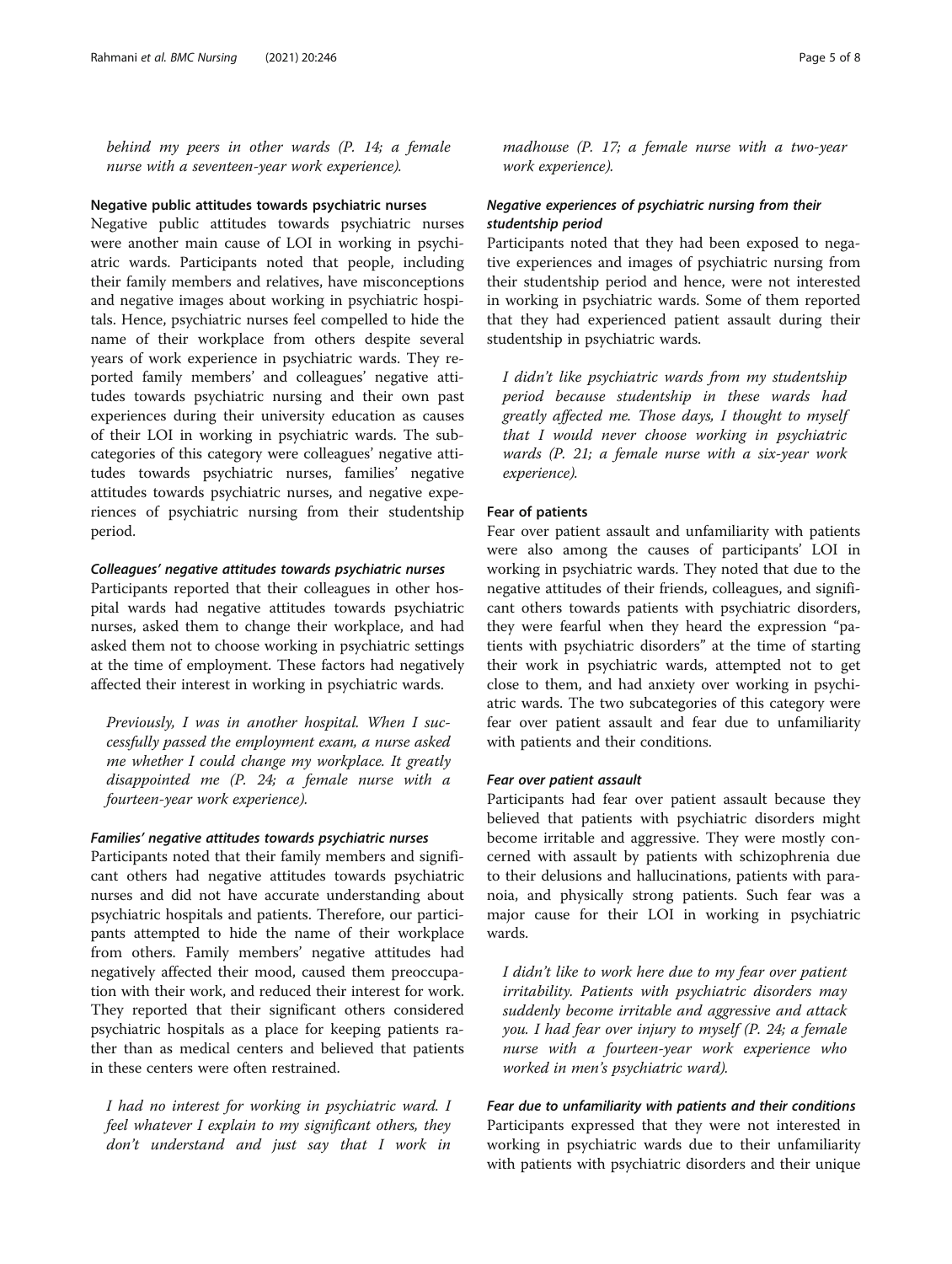characteristics. They were not familiar with these patients and their symptoms and hence, felt fearful when witnessing conditions such as panic attacks. They noted that they did not know how to manage unfamiliar conditions and hence, experienced high levels of stress.

In the first days, I had no knowledge about these patients and their problems and hence, I feared them and didn't want to work in this ward (P. 21; a female nurse with a six-year work experience).

# **Discussion**

Nurses' lack of interest (LOI) in working in psychiatric settings is a major factor contributing to the shortage of nursing staff in these settings. Therefore, The present study was conducted to explore nurses' experiences of the causes of their LOI in working in psychiatric wards. The findings suggest that nurses' perception of causes of LOI in working in psychiatric wards were inadequate professional skills for psychiatric care practice, negative public attitudes towards psychiatric nurses, and Fear of patients.

One of the main causes of LOI in working in psychiatric wards was inadequate professional skills for psychiatric care practice. Participants noted that their forced choice of working in psychiatric wards, inappropriate work conditions, patients' insignificant recovery, and lack of the necessary professional knowledge for working in psychiatric wards contributed to their LOI in working in psychiatric wards. In line with these findings, a former study reported that nurses who were employed for working in psychiatric wards did not take appropriate ward orientation courses and had to immediately start working due to staff shortage [\[20](#page-7-0)]. Another study showed that most psychiatric nurses would quit nursing during the first twelve months after graduation due to factors such as heavy workload, poorly defined career structure, and limited number of experienced physicians [\[23](#page-7-0)]. Moreover, a study reported that psychiatric nurses with closer professional relationships with patients had more positive attitudes towards working in psychiatric wards [[12\]](#page-7-0). Education is a major factor affecting students' and nurses' interest in work. Therefore, providing them with quality education about skills and competencies for psychiatric nursing practice can increase their interest. Using experienced nurses for supervising and mentoring novice nurses can also increase nurses' interest in working in psychiatric wards. A former study highlighted that improving nursing students' theoretical and practical knowledge was effective in developing positive attitudes towards psychiatric nursing [\[24](#page-7-0)]. Contrastingly, a study found that the majority of students hold a positive attitude towards people with mental illness and are satisfied with their preparation in mental health nursing [\[25](#page-7-0)].

These findings are inconsistent with those of the present study and those of other research and this difference may be attributed to the specific context of the study.

The second main category of the causes of nurses' LOI in working in psychiatric wards was negative public attitudes towards psychiatric nurses. Participants noted that their colleagues' and families' negative attitudes towards psychiatric nurses and their own negative past experiences of psychiatric nursing contributed to their LOI. Research result show that the lowly status of psychiatric nursing has been an issue for decades [[26\]](#page-7-0). Moreover, numerous academics globally have studied the phenomenon of associative stigma [[27,](#page-7-0) [28\]](#page-7-0). The low status of the psychiatric nursing profession may also be due to the fact that many people have misconceptions about the people who work with this population. This in turn reduces their interest in working in psychiatric wards [[29\]](#page-7-0). Nurses may be influenced by these beliefs and may project their frustration on patients who eventually come to be perceived as less deserving of care and support, and reduce their interest in working in psychiatric wards [[30\]](#page-7-0). Two former studies also reported that negative attitudes towards psychiatric nurses negatively affect nurses' interest in working in psychiatric wards and their morale [[23,](#page-7-0) [31\]](#page-7-0). Another study reported that fear over social stigmatization prevented psychiatric nurses from informing their friends and families about their workplace [\[20](#page-7-0)]. Moreover, significant others' negative attitudes and beliefs about patients with psychiatric disorders and psychiatric nurses negatively affect nurses' morale and cause them intense preoccupation with their work. These problems are mostly prevalent among psychiatric nurses, while nurses in other hospital wards may have positive feelings about their work, particularly at the time of employment  $[32-35]$  $[32-35]$  $[32-35]$  $[32-35]$  $[32-35]$ . To reduce association stigma, Bladon suggested that mental health nurses first need to identify their areas of uniqueness then celebrate this uniqueness through public means [\[36](#page-7-0)]. The unique characteristics were that psychiatric nurses use specialized knowledge in mental health, mental illness, and addictions as the central theme that influences the use of the therapeutic relationship, holistic approach, recovery, stigma reduction, and advocacy for system change. These unique characteristics could be used as the foundation for the promotion of the profession and the education of other health professionals [\[37\]](#page-7-0).

Concerns over patients was the third main category of the study. Participants noted that their fear over patient assault and their unfamiliarity with psychiatric wards and patients significantly affected their interest in working in psychiatric wards. Consequently, they preferred to work in wards where they do not experience fear and anxiety. A former study in Iran also reported that novice psychiatric nurses were not interested in working in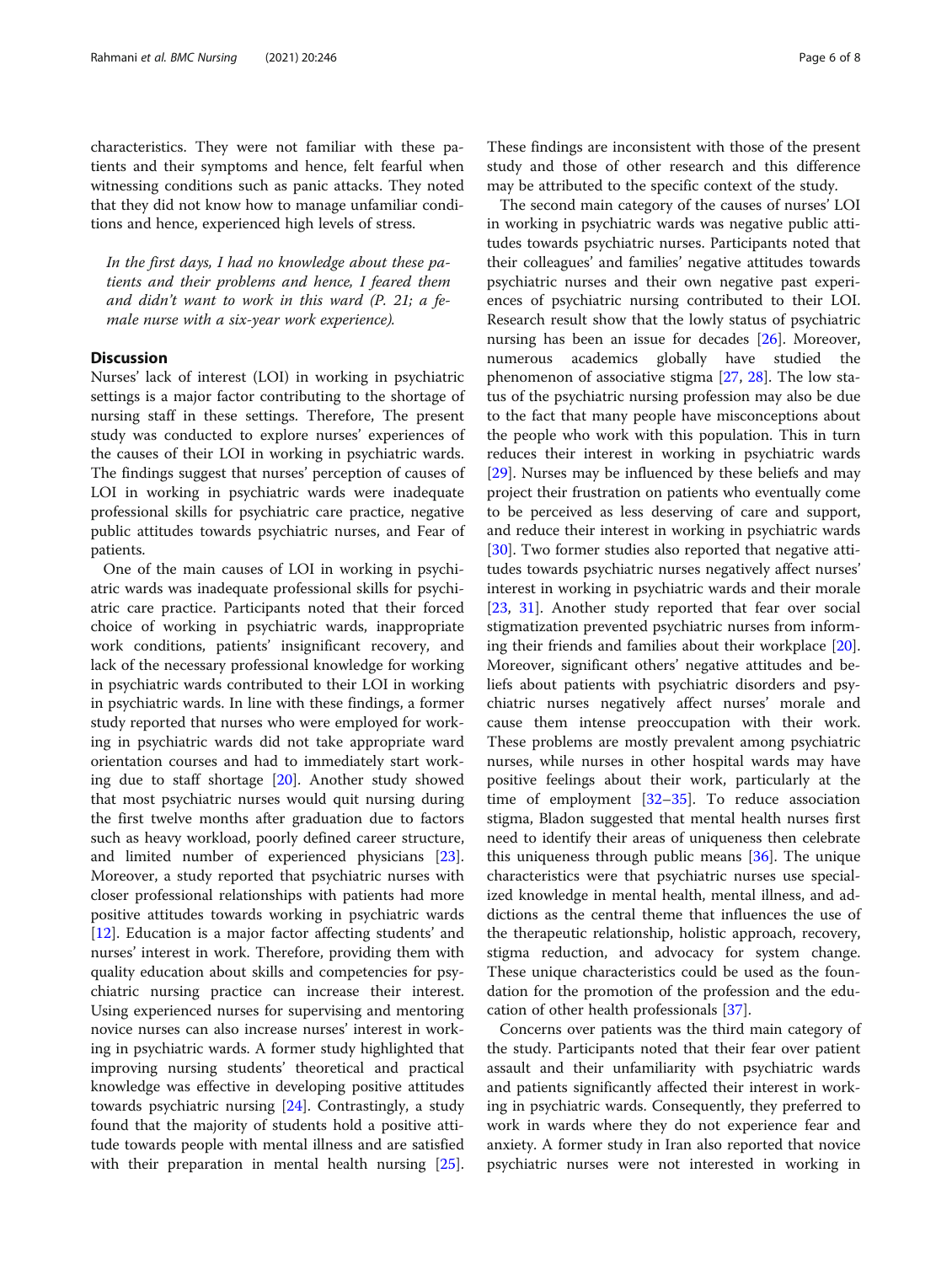psychiatric wards due to their fear over unexpected events and affliction by psychiatric disorders [[20\]](#page-7-0). Another study showed that psychiatric nurses had fear over communicating with patients and attending psychiatric wards [[12](#page-7-0)]. Patients' irritability and aggressiveness coupled with nurses' perceived inadequacy in dealing with such patients results in fear and stress [\[33](#page-7-0)–[35,](#page-7-0) [38](#page-7-0)].. Whilst nurses on other wards mostly fear committing errors or causing injuries to patients, participants in this study reported their greatest fears centered around patient assaults. Nursing students also fear attending psychiatric wards because they may believe that patients with psychiatric disorders are dangerous. Therefore, interventions are needed to develop positive attitudes about psychiatric wards among students. An example of such interventions is the provision of the opportunity for having clinical experiences [\[8](#page-7-0)].

Students should be exposed to mental health nursing through clinical experiences, and theory classes, in helping them make an informed decision in their eventual career choice [[8](#page-7-0)]. inclusion of service-users during lectures in curricula to enhance continuum beliefs. This is an educational measure to target this fear.

The present study, by discovering nurses' experiences of the reasons for the lack of interest in working in the psychiatric ward, can provide useful information to educational administrators to take an important step in improving the quality of care by increasing interest in work.

Given that the participants were university graduates where the researcher worked as an instructor, this could have prevented participants from sharing all of the participants' experiences during the interview. However, the researcher tried to overcome this limitation by sampling different hospitals and nurses. But there were some limitations that prevented participants from achieving all aspects of their experiences. Achievement to more diverse participants were limitations of the present study that may affect the transferability of the result. The views of other general nurses were not explored to triangulate the findings in this study.

# Conclusion

This study shows that the major causes of nurses' LOI in working in psychiatric wards are their inadequate professional skills for psychiatric care practice, negative public attitudes towards psychiatric nurses, and concerns over patients with psychiatric disorders. Nurses in psychiatric wards lack knowledge and familiarity regarding psychiatric care practice and psychiatric wards and choose working in these wards when they have no more options. Their interest in working in psychiatric wards is also affected by their families' and colleagues' attitudes towards psychiatric nursing, their own past experiences

in this area, and their fear and anxiety over patient assault.

The findings can help nursing managers and policymakers know the nurses' causes of LOI in working in psychiatric wards and to make new changes for their preparation and improve the quality of care. They can design and implement a workshop or codified program focusing on clinical supervision and a culture of reflective practice to strengthen nurses' awareness in dealing with patients. They also allow nurses to attend courses/ training sessions during work hours to create a culture of continuous learning. Media-based interventions are also needed to modify public attitudes towards patients with psychiatric disorders and their healthcare providers. Such interventions may increase nurses' interest in working in psychiatric wards and improve the quality of their care services.

The results of the present study can complement the quantitative studies conducted in this regard since it uncovered the nurses' lived experiences of causes of LOI in working in psychiatric wards. Since this study highlighted the different aspects and elements of causes of nurses' LOI in working in psychiatric wards, it can be used to develop a tool to measure nurses' perceptions in this field. Therefore, studies on tool design of psychiatric nurses' perceptions of causes of LOI or Mixed Methods are recommended. Also a study with other general nurses in a different field is recommended.

#### Abbreviations

LOI: Lack of interest

#### Acknowledgements

This study is part of a PhD thesis at the Faculty of Medical Sciences, Tarbiat Modares University (grant number: 52/7751 Dated 6.12.2015). Hereby, the researchers would like to express their gratitude to the Research Deputy of the university for their support and also all the nurses who cooperated in the project.

#### Authors' contributions

N.R. undertook the data collection, data analysis, and wrote the manuscript; E. M and M.F.K. supervised the analysis and research process; all the authors read and approved the final manuscript.

#### Funding

None.

#### Availability of data and materials

The datasets generated and/or analysed during the current study are not publicly available due [individual privacy could be compromised] but are available from the corresponding author on reasonable request.

#### Declarations

#### Ethics approval and consent to participate

The Ethics Committee of Tarbiat Modares University, Tehran, Iran, approved this study (code: IR.TMU.REC.1394.169). Since all participants were over 16 years old, informed consent letter was obtained from all the participants before the start of the study. All methods were carried out in accordance with relevant guidelines and regulations in the Ethical Declarations.